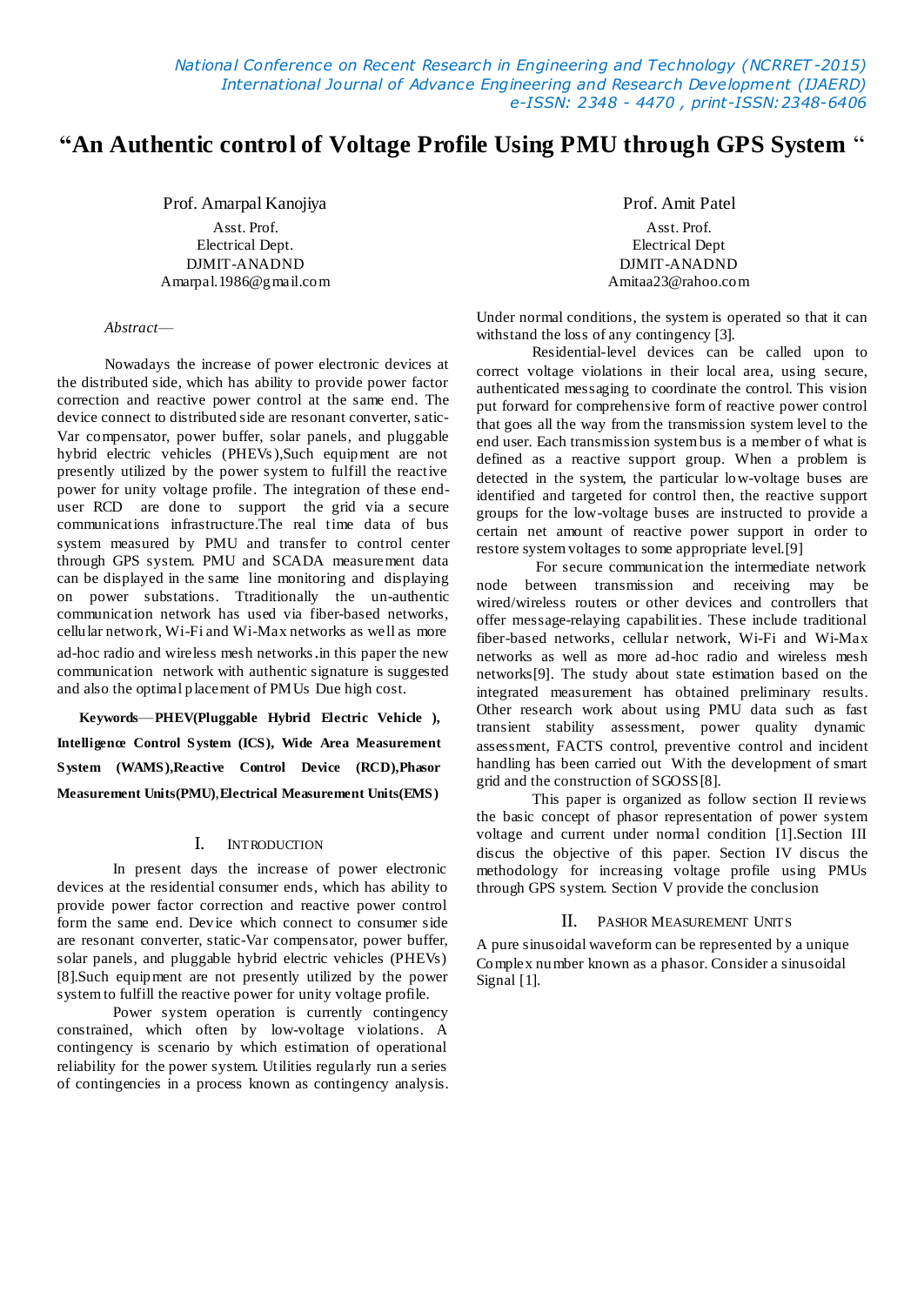

 Fig 1. Phasor representation of a sinusoidal signal (Sinosoidal. (b phasor representation))

$$
X(t) = Xm \cos(wt + \Phi)
$$
 (1)

Where:

 $X(t)$  = Instantaneous Value of Phasor quantity. Xm = Maximum Value of Phasor quantity.

Synchrophasor is a term used to describe a phasor which has been estimated at an instant known as the time tag of the synchrophasor.In order to obtain simultaneous measurement of phasors across a wide area of the power system, it is necessary to synchronize these time tags, so that all phasor measurements belonging to the same time tag are truly simultaneous. The PMU must then provide the phasor given by (1) using the sampled data of the input signal. Note that there are antialiasing filters present in the input to the PMU, which produce a phase delay depending upon the filter characteristic. Furthermore, this delay will be a function of the signal frequency. The task of the PMU is to compensate for this delay because the sampled data are taken after the antialiasing delay is introduced by the filter. This is illustrated in Fig. 2.



Fig. 2. Compensating for signal delay introduced by the anti-aliasing

The synchronization is achieved by using a sampling clockWhich is phase-locked to the one-pulse-per-second signal provided by a GPS receiver. The receiver may be built in the PMU, or may be installed in the substation and the synchronizing pulse distributed to the PMU and to any other device which requires it. The time tags are at intervals that are multiples of a period of the nominal power system frequency. It should also be noted that the normal output of the PMU is the positive sequence voltage and current phasors. In many instances the PMUs are also able to provide phasors for individual phase voltages and currents [1].

The application of PMUs are in Power System Monitoring, State estimation , Power system satiability, Voltage Satiability

## III. OBJECTIVE OF WORK

To develop controlling technique realms and layers., To identify the bus for control reactive power and fulfillment of the same through local /consumer end connected converter to fulfill the requirement of reactive power ,To develop authentic signature system for controlling the reactive power to particular converter end ,To minimize the effort for controlling the reactive power from user end, To make algorithm for reactive power control using PMU through GSP,To make proposed model for three bus system,To find integrate the algorithm and proposed model to field

#### IV. METHEDOLOGY

In this article the methodology are presented for proposed research are presented. on authentic control of voltage profile using PMU through GPS.

#### *A. Intelligent Control Frame Work :*

Members of a chain of command structure such as the Incident Command System (ICS) follow a line of authority and responsibility. The ICS is a "systematic tool used for the

command, control, and ordination of an emergency response" This system is used by firefighters and other emergency personnel for efficiently handling the emergency scenarios they face daily. From the widespread successful uses of this system, it has proven to be effective for dealing with emergencies and with large numbers of responders who may not all work together normally but have the same goals for the incident. Interestingly, a similar framework is needed for the intelligent control of reactive power control devices to respond efficiently when the power system is in crisis. In the ICS, each individual reports to only one supervisor. The individuals work in groups and the group members report to a particular supervisor or officer who in turn reports to another specific officer. The functional unit with the highest authority is called command. Below command may be different sections, branches, functional groups, and geographical divisions . The resources which actually perform the task are at the lowest level in the chain of command [8].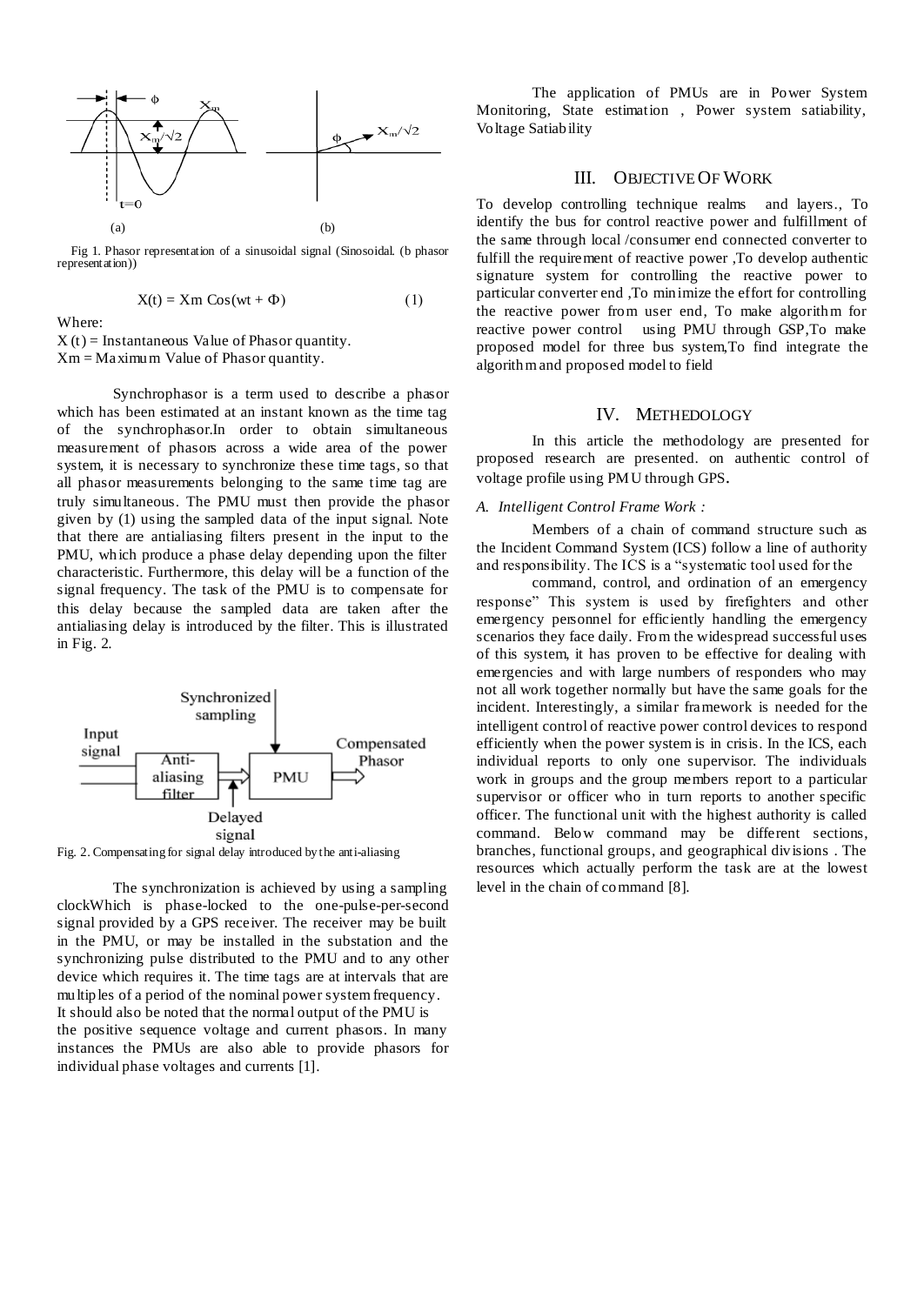#### *B. System Block Diagram*



Fig..2 . System Block Diagram

The data of voltage and phase angle measured by PMUs are transfer to control centre via GPS system, these data are going to used by system to calculate the firing for voltage source inverter which is required to control the reactive power.

## *C. Methods for Voltage Control*

The buses at the transmission system level which supervise loads whose MVAr (Q) output we are attempting to control are denoted as Q-controlled (Q-C) buses. Effective placement and control of Q-C buses are determined based on the sensitivities of voltage magnitude to reactive power injection (3). Classification of loads can further help in selecting the Q-C buses that are the most controllable and in accounting for the reactive power capabilities of the

$$
f1 = \sum_{i=1}^{M} [Vi - Vspeci]^2 = \sum_{i=1}^{M} (2)
$$

and the power flow equations and notation used in this paper are given in the Appendix. The objective function" fl" should be minimized subject to power flow constraints and limits on equipment. The goal of solving this problem is to determine the required total reactive power injections at the Q-C buses such that the voltage profile V of the system equals the specified voltage profile V spec. within some tolerance [8].

*D. Basic PMU Block Diagram :*





The bus voltage and current are given to controller through CT/PT and ADC , finally the controller measure the voltage and phase angle and given to GPS system for further processr.



Fig. 4.Flowchart of voltage / phase measurement by PMUs

#### *E. Sensitivity of Voltage to reactive power*

Sensitivities are linearized relationships which are often used [8] to reveal the impact that a small change of a variable has on the rest of the system. The buses in the system which have loads whose MVAr (Q) output we are attempting to control will be denoted as Q-Controlled (Q-C) buses. The sensitivities of voltages to reactive power injections are fundamental to the analysis of determining locations for and setting reactive power outputs of Q-C buses equations from which the sensitivities are derived are the AC power flow equations for real power P and reactive power Q at a bus *i* 

$$
Q_{i,calc} = V_i \sum_{j=14}^{n} V_j \left[ G_{ij} \sin(\emptyset_i - \emptyset_j) + B_{ij} \cos(\emptyset_i - \emptyset_j) \right]
$$
  

$$
P_{i,calc} = V_i \sum_{j=14}^{n} V_j \left[ G_{ij} \cos(\emptyset_i - \emptyset_j) + B_{ij} \sin(\emptyset_i - \emptyset_j) \right]
$$
 (3)